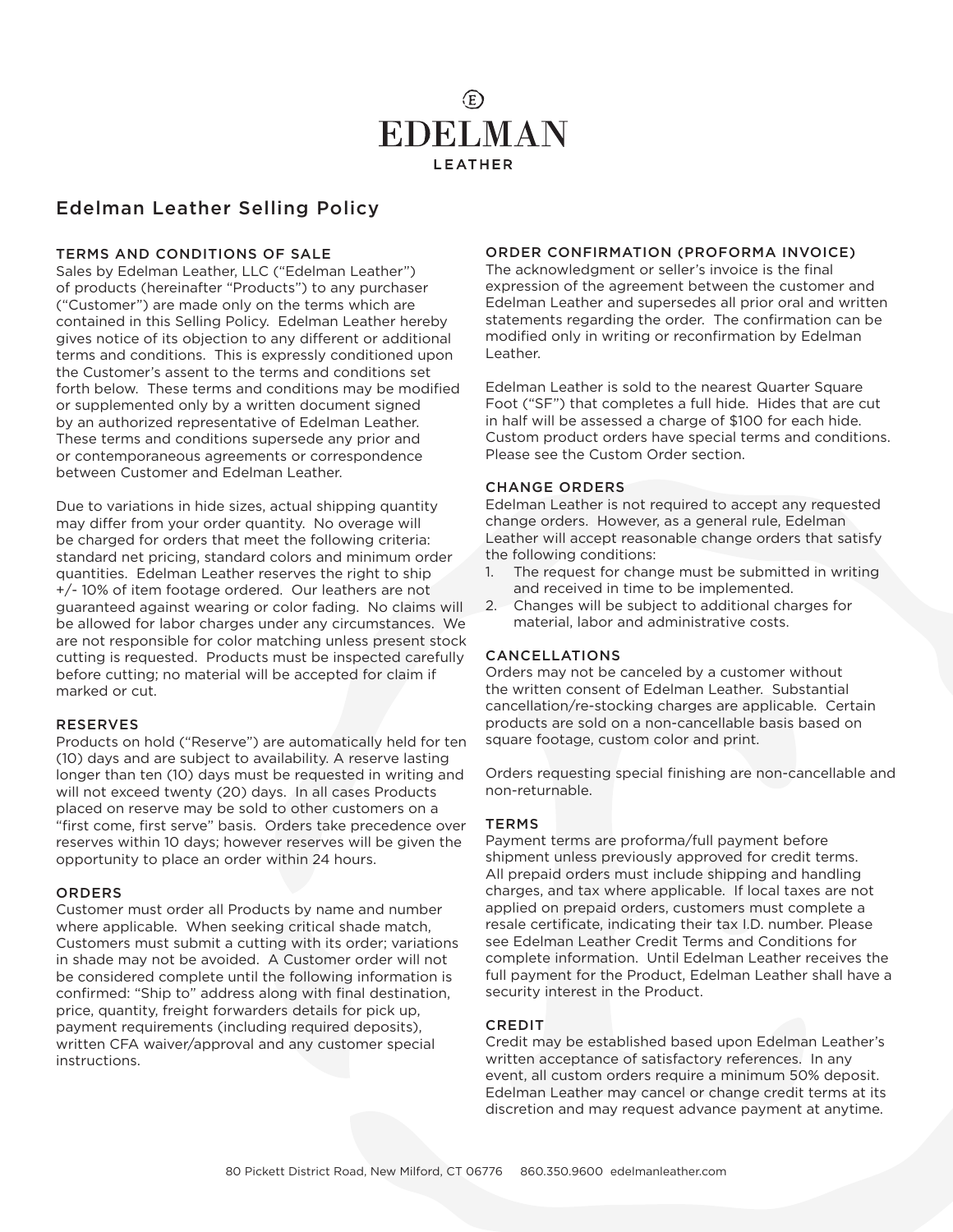# $(E)$ **EDELMAN LEATHER**

#### AVAILABILITY

All products shown on our price list are subject to changes in availability and/or price at any time, without prior notice.

#### SHIPPING

We will ship in accordance with customer instructions. Unless the customer specifically requests complete shipments in writing, Edelman Leather may make partial shipments. Products that are ready for shipment that are delayed by the Customer more than ten (10) days are subject to a storage fee in an amount equal to, 2.5% of the applicable order amount per day. All Products are shipped F.O.B. "shipping point".

Edelman Leather is not liable for any delay or failure to deliver or perform due to strikes, lockouts or other labor difficulties or delay of sources of supply, transportation difficulties, accidents, fires, acts of God, war, terrorism or any other causes of like or unlike nature beyond Edelman Leather's control.

All Edelman Leather shipments are made on a dock to dock basis, or a sidewalk delivery. Please contact your Edelman Leather customer service representative if you require additional services, i.e. inside delivery. The Edelman Leather transportation department will determine from the ship to destination the recommended method of shipment. Edelman Leather reserves the right to select the method of shipment in all cases.

#### DAMAGE CLAIMS

All Products are carefully inspected prior to shipment from Edelman Leathers' Operations Center. Risk of loss passes to the Customer at the time of delivery to the carrier, Edelman Leather is not responsible for damages to Product in shipment or in storage. Customers, or receivers, should carefully inspect all items at the time of initial delivery and note any obvious damage incurred during shipping. For the Customer's protection, these noted damages, and any obvious or subsequently discovered concealed damage, must be reported immediately to the carrier. For all the claims relating to Product damaged in transit or for any other claims relating to or arising out of the transportation of the Product, Purchaser must seek recovery from the carrier and Seller has no liability for such claims. Seller may, upon request, assist Purchaser with filling of such claims with the carrier, but Seller will not be liable for any of these transportation related claims.

Claims based on square footage of leather will not be considered if the leather has been cut by the Customer or others. Confirmation of color and pattern is the responsibility of the Customer and cutting of the leather will be deemed irrevocable acceptance of the goods.

Any claims arising due to shortages or for any other reason, must be made by the Customer in writing to the Edelman Leather Operations Center within 10 days of initial delivery. Failure of the Customer to make a claim against carrier or notify Edelman Leather during the 10 day period shall constitute acceptance of the Products and waiver of any and all defects, errors or shortages. Our Products are not guaranteed against wearing or color fading. Edelman Leather is not responsible for color matching unless present stock cutting is requested.

*EDELMAN LEATHER MAKES NO WARRANTY EXPRESS OR IMPLIED, AS TO DESCRIPTION, QUALITY, MERCHANTABILITY, FITNESS FOR ANY PARTICULAR PURPOSE, OR ANY OTHER MATTER, WITH RESPECT TO ANY LEATHER OR PRODUCT WHICH EDELMAN LEATHER SHALL SUPPLY.* 

*IN NO EVENT WILL EDELMAN LEATHER BE RESPONSIBLE FOR LABOR CHARGES OR FOR ANY SPECIAL, INDIRECT, INCIDENTAL OR CONSEQUENTIAL DAMAGES. CUSTOMER'S REMEDIES SET FORTH HEREIN ARE EXCLUSIVE AND THE LIABILITY OF EDELMAN LEATHER WITH RESPECT TO THE BREACH OF THIS AGREEMENT OR ANY CONTRACT ENTERED INTO BETWEEN THE PARTIES PURSUANT HERETO SHALL NOT EXCEED THE PRICES OF THE PRODUCT ON WHICH SUCH LIABILITY IS BASED.* 

#### **RETURNS**

No merchandise may be returned to Edelman Leather without Edelman Leathers' prior written consent and any returns must be in accordance with Edelman Leather's shipping instructions.

No returns will be accepted unless authorized within thirty (30) days of receipt of merchandise. All authorized returns must be sent back in the same matter that the customer received the product. If the Product is returned in an unsellable condition, as determined by our Operations Center the return will be disallowed.

Returns will be subject to shipment and handling charges, and must be made F.O.B. Edelman Leather designated destination. In addition, substantial restocking charges may be applicable.

Returns of excess Product not utilized on installations will not be authorized or accepted under any circumstances. Discontinued or highly discounted Products are nonreturnable.